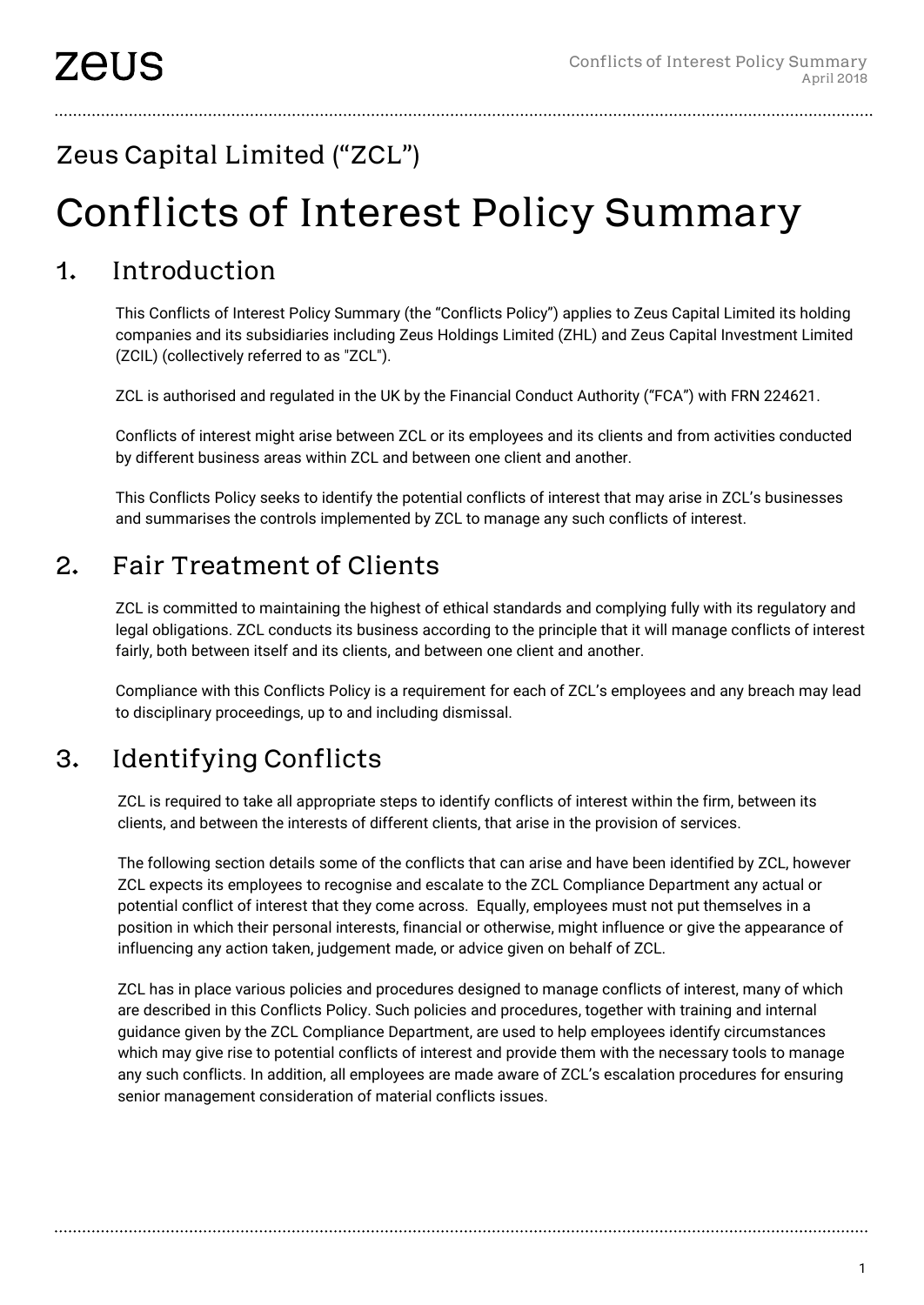ZCL operates within a monitored conflict management environment and requires all employees to input relevant information that allows ZCL to consider and identify the general conflict circumstances of the firm at Board level at the earliest opportunity.

### 4. What is a "Conflict of Interest?"

A conflict of interest arises when ZCL, or one of its employees, is providing a service to a client, which competes with the interests of another ZCL client and/or the interests of ZCL's own account and/or the interest of a ZCL employee who is involved in providing the service to the client. For example, where ZCL or its employee:

- i) could make a financial gain, or avoid a financial loss, at the expense of the client; or
- ii) has an interest in the outcome of a service provided to the client or of a transaction carried out on behalf of the client, which is distinct from the client's interest in that outcome; or
- iii) has a financial or other incentive to favor the interest of another client, or group of clients, over the interests of the client; or
- iv) carries on the same business as the client; or
- v) receives or will receive from a person other than the client, an inducement in relation to a service provided to the client, in the form of monies, goods or services, other than the standard commission or fee for that service.

ZCL is involved in a full range of services including Corporate Finance, Corporate Broking, advising on Securities, Sales, Trading and the production of Research. As such, ZCL has identified the following activities which may lead to conflicts:

- being the financial adviser, nominated adviser or broker to the company whose securities a client is buying or selling, or acting for that company in any takeover bid by or for it;
- recommending or selling securities issued by clients of ZCL;
- providing research in relation to an entity or group to which ZCL is also financial adviser or broker;
- taking positions as a result of warrants or stock received as part of the transaction in an issuer ZCL is advising (ZCL may be in a conflicted position based on security holdings of, Zeus Capital Investments Limited or its affiliates, Zeus Group Limited, Zeus Capital Investments Limited or any holding companies or subsidiaries members of the transaction team or senior management);
- providing services to one client in relation to a security in which another client is entering into transactions;
- having other business relationships, including Corporate Finance relationships, with the company, or a related entity, in relation to whose securities a client is entering into transactions;
- receiving payments or other benefits for giving business to a firm with or through which a client's order is placed;
- being the financial adviser or broker to a company whose securities ZCL is recommending clients buy;
- employee personal account trading and other conflicts between the personal interests of ZCL officers and employees and those of its clients.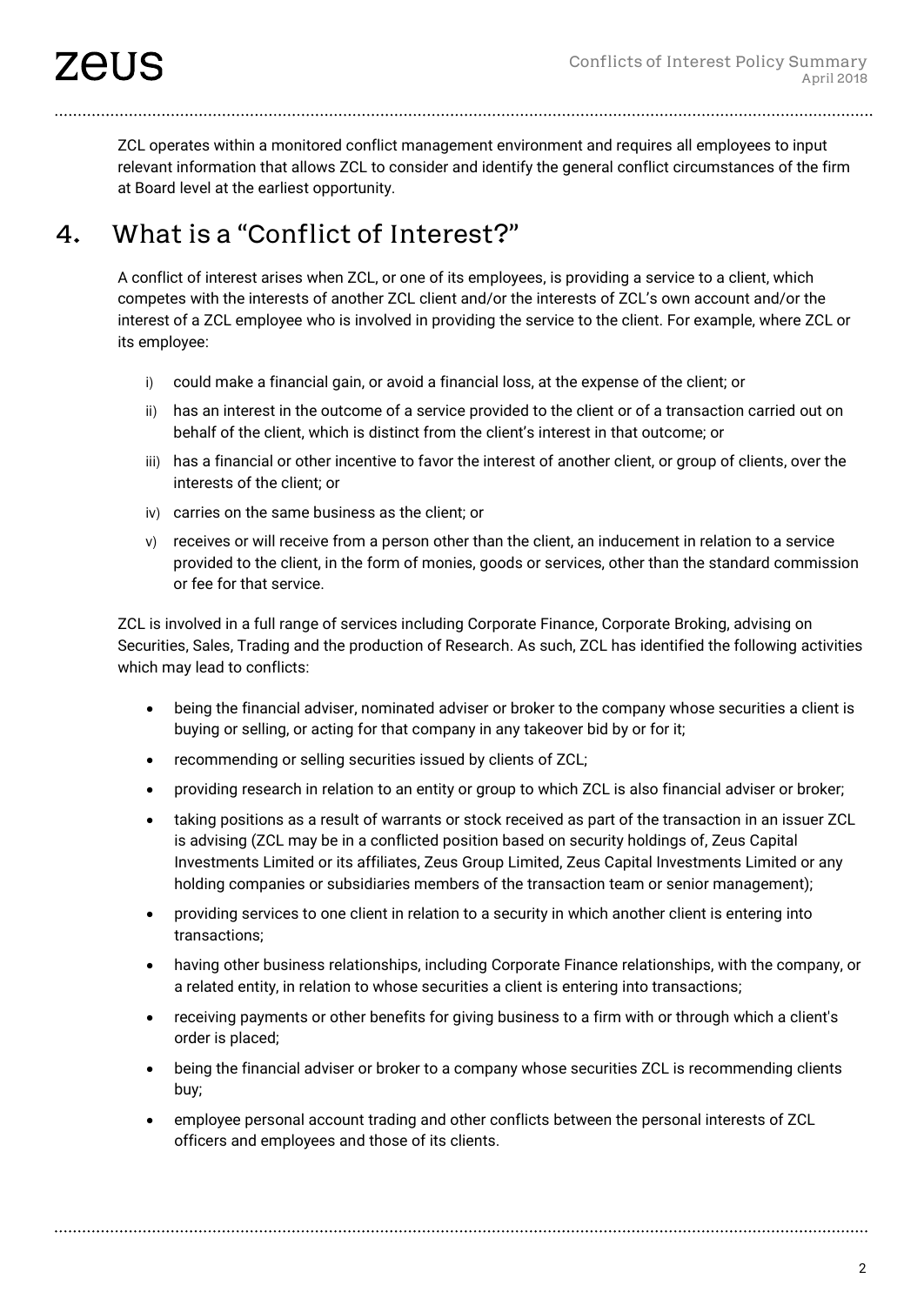This list is not exhaustive and all ZCL staff must consider all services and activities carried out by ZCL in order to identify any conflicts that may arise.

### 5. Managing Conflicts of Interest

ZCL's first priority is to identify potential conflicts of interest inherent in its business model and wherever possible, prevent them, or put in place reasonable steps to mitigate them. In the event that a conflict of interest cannot be prevented, it will be managed. As stated above, ZCL has established a number of internal policies and procedures to manage conflicts of interest. These policies and procedures are the subject of on-going monitoring and review processes and include, but are not limited to:

#### **a. Independence Policy**

It is the policy of ZCL that where it and/or its employees are carrying on business activities, ZCL will disregard any material interest which it may have when making recommendations or arranging transactions with or for its clients. This policy ensures that in providing services to clients, ZCL employees act independently of any interest that may conflict with the duties owed to different clients or between ZCL and its clients. This means that all employees must disregard any of the following interests and must not allow the existence of such interests to influence them when dealing with clients or potential clients:

- i) any personal interests which they or members of their family or any of their connected persons may have. Where appropriate, a client should be advised of such an interest, notwithstanding this policy;
- ii) any existing, proposed or prospective business relationship between ZCL and any third party;
- iii) any agreement or transaction which has been, will or may be, entered into by ZCL; or
- iv) the holding by interest or position of ZCL in any securities issued by the client or any third party.

The above examples are not exhaustive and ZCL and its employees are required at all times to consider the need to act independently of any conflict.

#### **b. Confidential Information and the "Need to Know" Policy**

ZCL, in the ordinary course of business, receives non-public information relating to potential and actual clients and other parties. This information must be safeguarded and must not be disclosed to employees who do not have a legitimate need to know the information or to unauthorised third parties. It is ZCL's policy that all non-public information obtained from a client or potential client or other source which has been provided in the expectation that it will be kept confidential shall be treated as confidential and shall not be shared with any other company or individual. ZCL employees may not disclose any such confidential information to any person who is not an employee unless required by the terms of a transaction or relevant law or regulation. The dissemination of confidential information within ZCL is at all times subject to established Information Barriers (see below).

ZCL operates a "need to know" policy. Under the terms of this policy, confidential information may only be disclosed to those persons who need it to serve the legitimate interests of ZCL and its clients and who can be expected to keep it in confidence in accordance with the policy regarding Information Barriers.

#### **c. Information Barriers**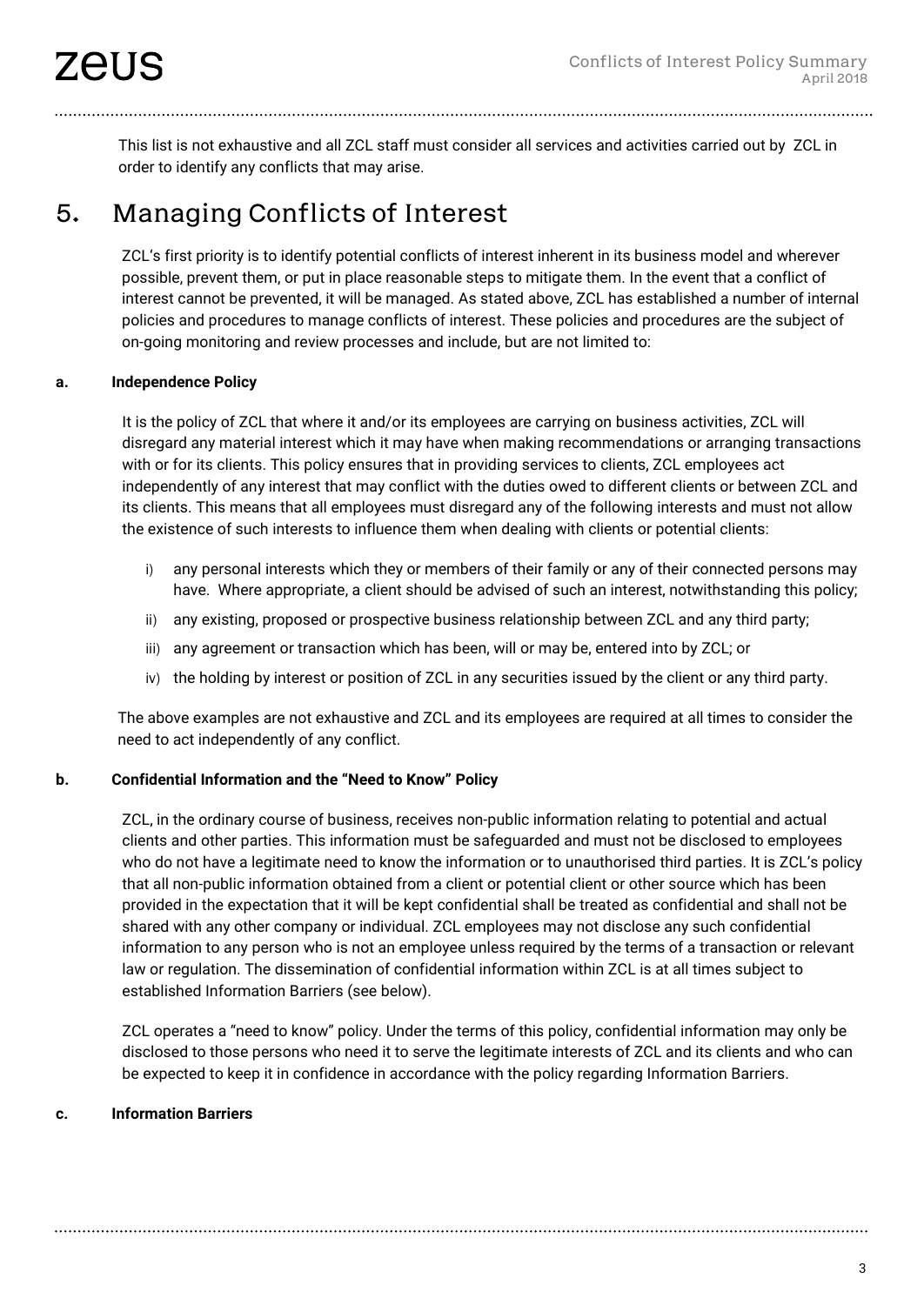Information Barriers, which are also often referred to as "Chinese Walls", are a system (which includes rules, procedures and physical segregation and organisational arrangements) designed to ensure that certain information produced or acquired by employees in one part of ZCL's business is not shared with employees in another part of ZCL. Information Barriers aim to manage conflicts of interest by ensuring that a client's confidential information is not used for the benefit of others and by ensuring that advice and other services are provided to clients independently of ZCL's interests.

In general, those employees behind one side of the Information Barrier have no knowledge of confidential information or transactions taking place on the other side of the Information Barrier.

Each set of persons behind an Information Barrier will, therefore, be wholly unaware of, and able properly to operate without regard to, a conflicting interest outside their side of the Information Barrier and inside the other. For example, ZCL's Information Barriers permit the Sales and Research functions of ZCL to advise on securities and issue research at their discretion, without the need to consider whether there is a conflicting interest on the Corporate Finance side of the Information Barrier. In addition to Information Barriers, ZCL may also establish barriers within an Information Barrier ("Information Boxes" or "Chinese Boxes") in order to, for example, manage potential conflicts within a specific transaction. Personnel inside an Information Box are segregated in terms of physical location and access to IT systems from persons outside the Information Box in order to properly operate without regard to a conflicting interest outside their Information Box.

#### **d. Personal Account Dealing**

All personal securities transactions on behalf of ZCL employees and their connected persons (e.g. spouse, children under 18, members of their household etc.) must be pre-approved where required by ZCL policies and procedures, and be in compliance with all ZCL policies and procedures, including without limitation, those regarding Inside and Confidential Information, Information Barriers, Stop List, holding periods and conflicts of interest. ZCL's policy prohibits staff dealings under the following circumstances:

- i) dealings for an employee's own account on behalf of a client who has requested the employee purchase shares through his own account;
- ii) dealings which amount to market abuse or insider dealing;
- iii) dealings in circumstances where an employee knows ZCL intends to publish a written recommendation (or a piece of research or analysis in respect of an investment);
- iv) dealings at a time, or in a manner which an employee knows or should know is likely to have an adverse effect on or otherwise conflicts or may conflict with the interests of any client of ZCL. If the employee knows that a customer order has been accepted, or is likely to be accepted, he or she must not deal the same way in advance of that order being executed;
- v) selling short, writing options;
- vi) transactions in bearer shares; and
- vii) trading in securities issued by corporate clients of ZCL other than sales of such securities acquired prior to the change in Personal Account Dealing policy in January 2015.

In addition, ZCL employees may not deal in the securities of any company which is a corporate client of ZCL. Where ZCL has published investment research, ZCL employees may not deal in the securities of such company for a period of two business days following the date of publication.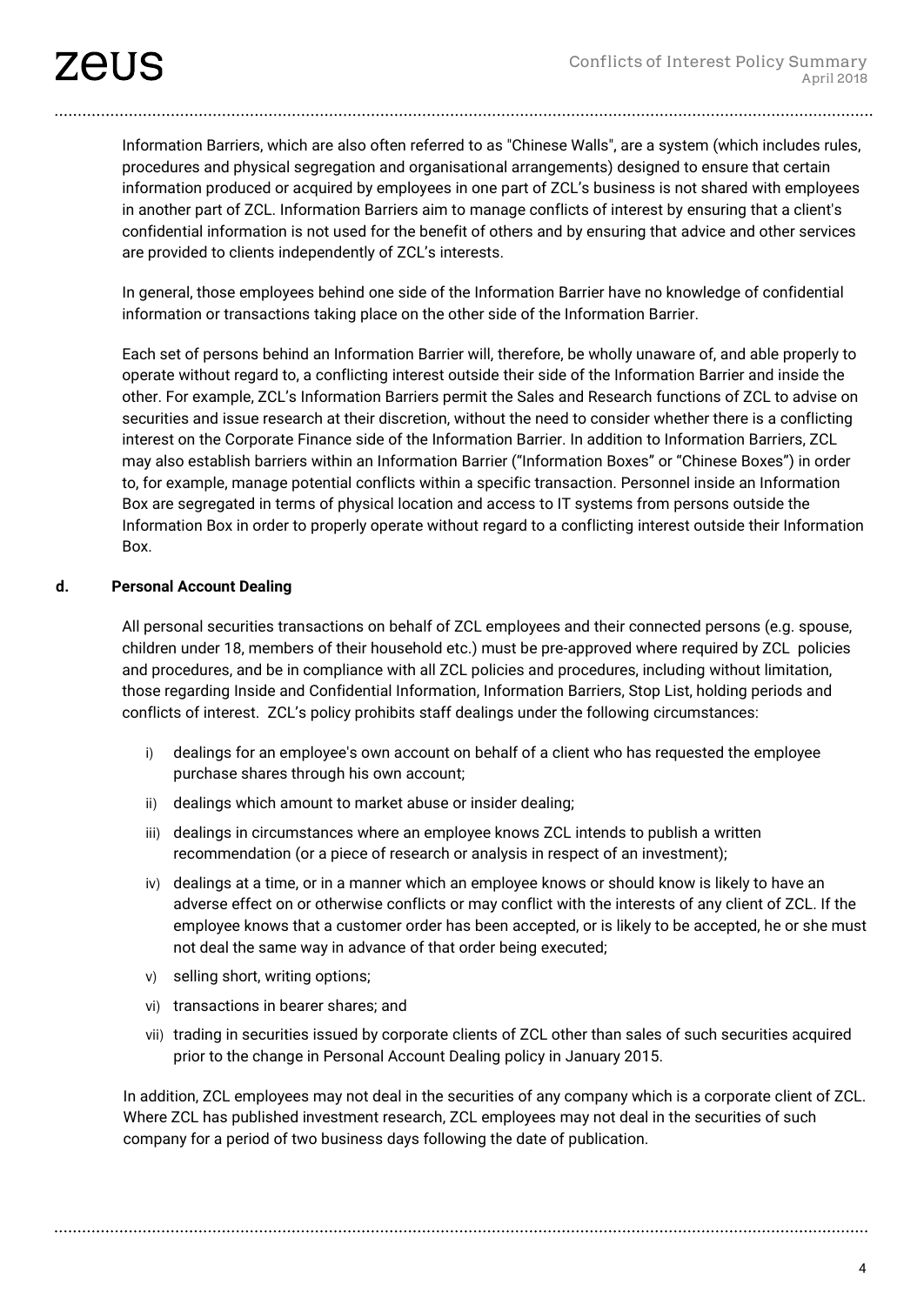Failure to comply with ZCL's personal account policy or procedures may be grounds for disciplinary action, including termination of employment.

#### **e. Outside Business Interests**

ZCL requires that employees do not engage in any practice or pursue private interests that may conflict with the interests of ZCL or its clients. ZCL employees are required to disclose their outside interests to the Compliance Department who will determine whether there is a conflict of interest. An outside business interest may include (but is not limited to) any:

- i) material beneficial holding (in a personal capacity or through a connected person) in any entity that competes or is deemed to compete with the business interests of ZCL and/or its client(s);
- ii) or appointment as a Director (Executive or Non-Executive) or Trustee of any entity connected to, or competing with ZCL and/or its client(s).

Employees must notify the Compliance Department immediately if they have or obtain any material holding which might give rise to a potential conflict of interest. All potential appointments as a Director or Trustee falling within ZCL's policy on outside business interests must be approved in advance by Compliance and for Non-Executive Directorships, the Board of Directors.

#### **f. Gifts and Entertainment**

ZCL has adopted a Gifts & Entertainment policy that is designed to ensure it has adequate procedures in place to comply with the FCA requirements for firms to ensure they neither offer nor receive inducements that are likely to create a significant conflict of interest. In managing conflicts ZCL needs to consider whether any gift or inducement given or received by it or any of its employees may cause, or be perceived as causing, a conflict with the proper performance of its duties or with the interests of ZCL or its clients. Bona fide hospitality and promotional or other business expenditure which seek to improve the image of ZCL, better present its services or cement or establish good relations, is recognised as an established and important part of doing business.

However, employees are always expected to use common sense when making decisions related to business entertainment and must bear in mind that their actions at all times reflect on ZCL as well as themselves.

ZCL has monetary limits in place that employees must comply with when offering or receiving gifts or entertainment. In addition, employees are required to consider the following matters in such situations:

- i) is there a material conflict or a perceived material conflict?
- ii) will offering or receiving the proposed gifts or entertainment impair ZCL's duty to act in the best interests of the client? and
- iii) might the proposed gift or entertainment be seen as a bribe?

In the case of any doubt, employees are required to seek the advice of the Compliance Department before offering or accepting the relevant gift or entertainment. Separately, the ZCL Compliance Department keeps a register of all gifts or entertainment given or received above £250 which would also require pre-approval before giving or accepting such a gift or entertainment.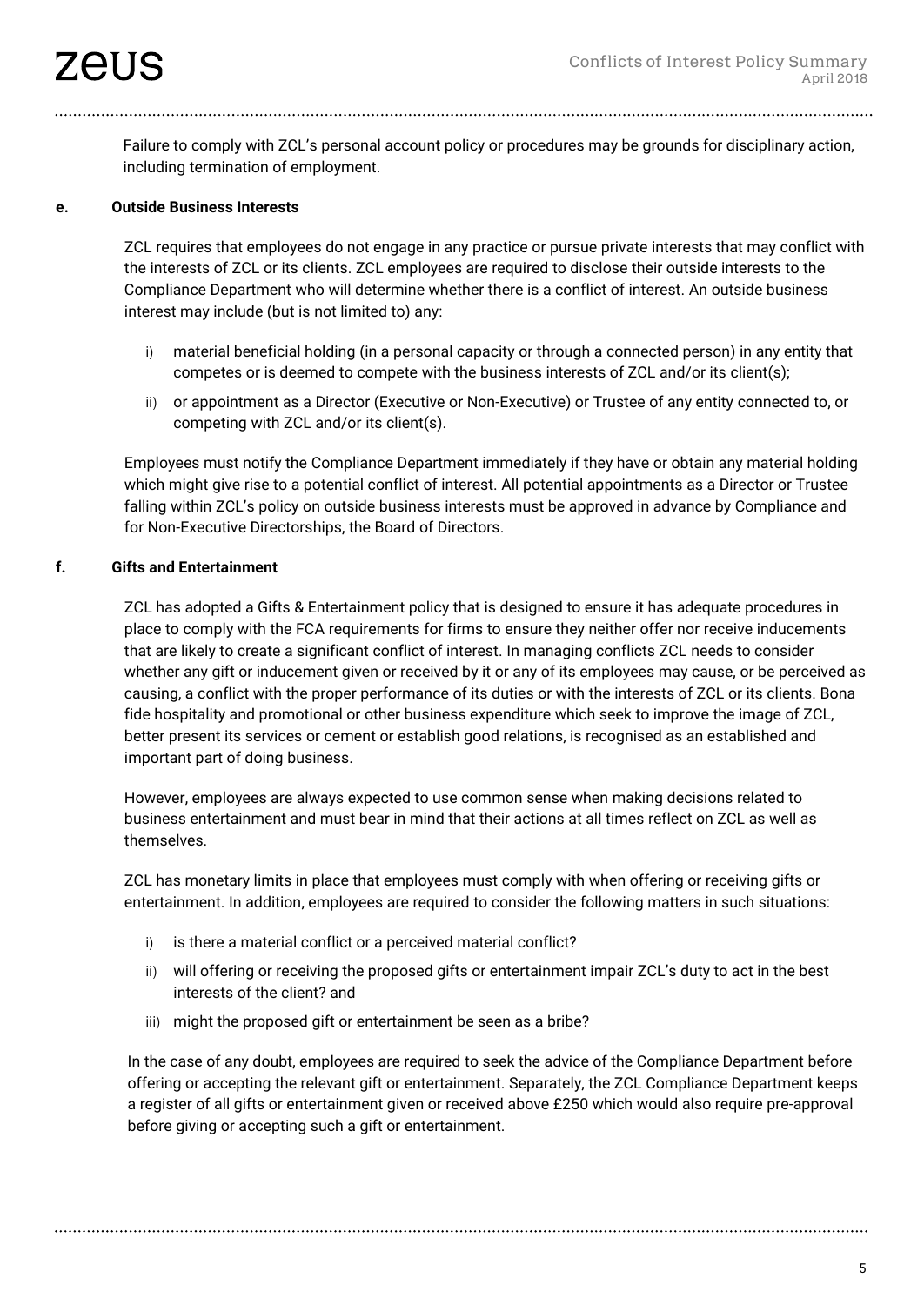#### **g. Reporting Lines and Remuneration**

Reporting lines are designed to avoid any conflicts arising. Where appropriate, ZCL has in place separate supervision or functional or physical segregation arrangements designed to prevent the simultaneous involvement of an employee in separate services or activities where such involvement may impair the proper management of conflicts. Remuneration, commission, and bonus structures are designed so as not to create an incentive for an employee to act contrary to a client's best interests.

#### **h. Disclosure**

ZCL uses reasonable efforts to manage any conflict of interest, but if those efforts are not sufficient to ensure, with reasonable confidence, that the risk of damage to the interests of a client will be prevented, ZCL shall, where appropriate, clearly disclose the general nature and/or source of the conflict of interest in writing to the client before undertaking business for the client. When considering whether it is appropriate to disclose a conflict of interest to a client, ZCL shall take into account the status of a particular client and whether it is likely to understand the risks involved if it continues to deal with ZCL. Any disclosure shall contain sufficient information about the general nature or sources of conflict of interest, or both; and the steps taken to mitigate those risks, to allow the client to make an informed decision. It is ZCL's policy to disclose all material interests or conflicts of interest to the client whether generally through its standard Terms of Business or Engagement Letters or in relation to a specific transaction before it deals on behalf of a client. This disclosure is made even where ZCL has employed other measures to manage conflicts and those measures have the effect that the risk of damage to a client's interests is low.

#### **i. Declining to Act**

In the event that ZCL determines that it is unable to manage a conflict of interest using one or more of the methods described in this Conflicts Policy, it may decline to act on behalf of a client.

### 6. Research

Investment research is a document (other than a personal recommendation) recommending or suggesting an investment strategy concerning financial instruments or the issuer of financial instruments, including an opinion as to the present or future value or price of such instruments, intended for distribution channels or for the public which:

- i) is labelled or described as investment research or in similar terms or is otherwise presented as an objective or independent explanation of the matters contained in the recommendation; and
- ii) if the recommendation were made by an investment firm to a client it would not constitute the provision of a personal recommendation.

For the purposes of UK regulation, ZCL produces research which is a marketing communication under FCA Conduct of Business Rules and is not prepared in accordance with legal requirements designed to promote the independence of investment research, nor is it subject to any prohibition on dealing ahead of the dissemination of investment research.

It is recommended adding that this policy will be reviewed periodically, and at least annually, and appropriate measures to address any deficiencies will be taken.